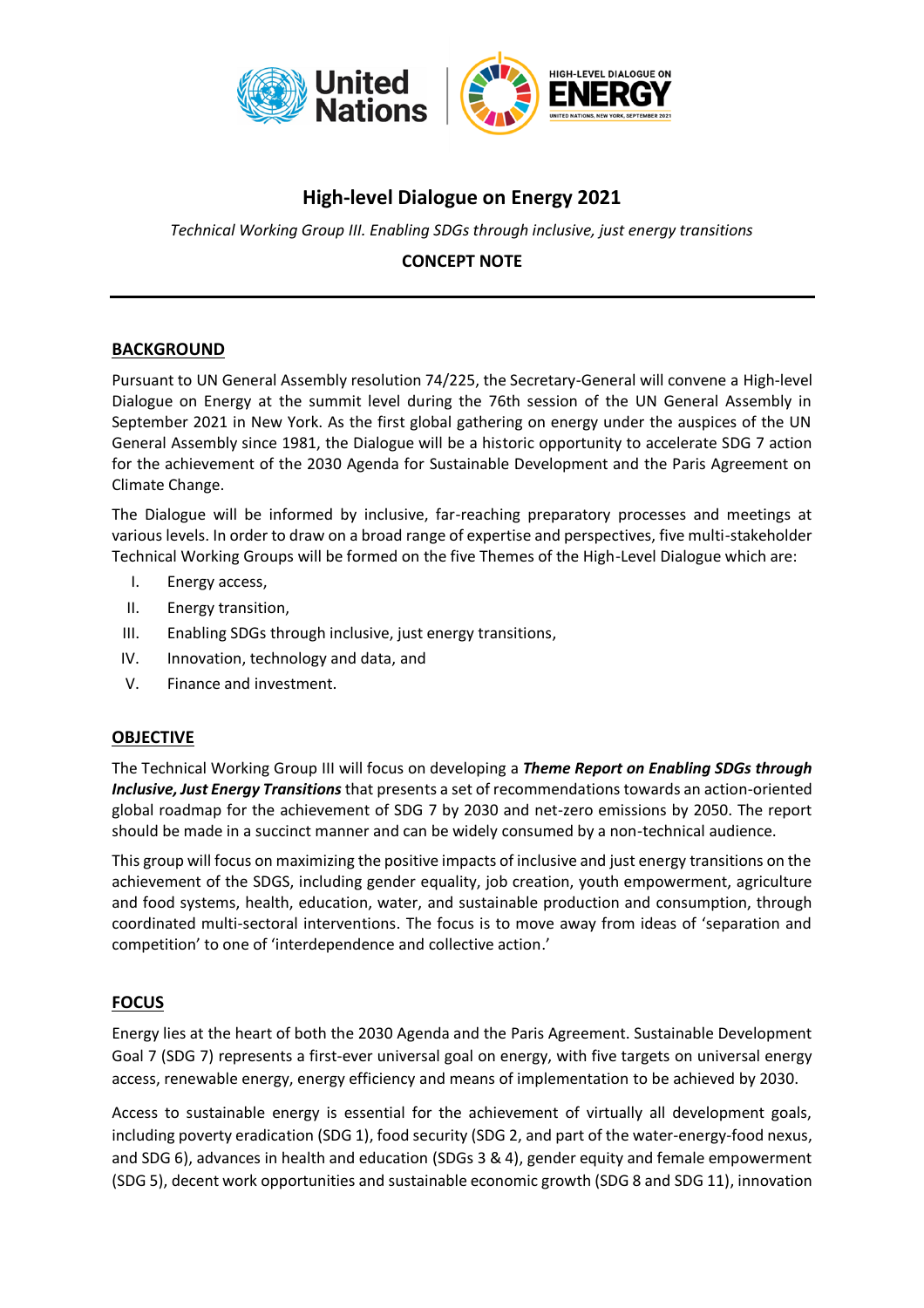(SDG 9), and the principle of "leaving no one behind" (SDG 10), in addition to climate action (SDG 13). Lack of access to energy services is a form, an outcome and a cause of poverty, and it is essential to couple policies to foster socio-economic development to sustainable energy policies. People deprived of modern energy are trapped in a reinforcing cycle with insufficient means to improve their living conditions and basic services, including lighting, education, health and fresh water to meet basic human needs. At the same time, poor households without energy access spend a significant share of their very limited income on expensive, unhealthy, unsafe, time-consuming and inefficient forms of energy. Modern, affordable energy is essential for breaking this cycle."<sup>1</sup>

Policymakers across the globe need also to recognize that reliance on depletable, polluting sources of energy and inefficient technology bears too high a cost on society and our planet to allow us to continue under business as usual. Achieving universal energy access and energy transitions for all will require significantly more efforts from governments to integrate policies in support of the 2030 Agenda and the ultimate goal of net-zero emissions in 2050 as a matter of priority.

Energy transitions are about people. To ensure that costs and benefits are fairly distributed, the global energy transformation has to be accompanied by policies enabling an inclusive, just transition. A just transition must generate opportunities to people, communities and countries through new economic initiatives, education and skills trainings and adequate social safety systems, to ensure that no one is left behind.

Commitments from stakeholders in energy and other sectors need to be backed up with strategic planning, capacity building and clear policies, as well as capable, accountable and dedicated institutions. Only then will we be able to leverage on the pivotal role sustainable energy plays in building resilient, global economies, helping people mitigate and adapt to the challenges that lie yet ahead of all of us in dealing with an ever more populous, warming planet.

The Theme Report aims to synthesize the evidence on some of the important cross-sectoral interlinkages between just sustainable energy transition and the 'future we want', presenting a set of clear recommendations to effectively leverage inclusive, just energy actions for advancing the SDGs.

### **GUIDING PRINCIPLES**

The outputs of the Technical Working Groups are to be guided by the following Principles:

- **Ambitious** recommendations must contribute towards realising the SDG7 targets for 2030 and net-zero by 2050.
- **Innovative** recommendations should consider resolving identified barriers in novel and fitfor-purpose ways.
- **Catalytic/ high impact** recommendations should optimize for impact in the form of cobenefits, or through a significant contribution to overcoming the barriers identified.
- **Collaborative** solutions that allow multiple market stakeholders to work together and create value for all partners including local communities should be prioritized.
- **Outcome focused** interventions should take a targeted approach to responding to the barriers identified and advancing progress on the Theme.
- **Replicable at scale** recommendations that can be replicated across geographies at scale, and possible across Themes should be prioritized.

<sup>1</sup> United Nations (2018) *Policy Briefs in Support of the First SDG7 Review at the UN High-Level Political Forum 2018, Accelerating SDG7 Achievement*. New York. Available a[t https://sustainabledevelopment.un.org/content/documents/18041SDG7\\_Policy\\_Brief.pdf.](https://sustainabledevelopment.un.org/content/documents/18041SDG7_Policy_Brief.pdf)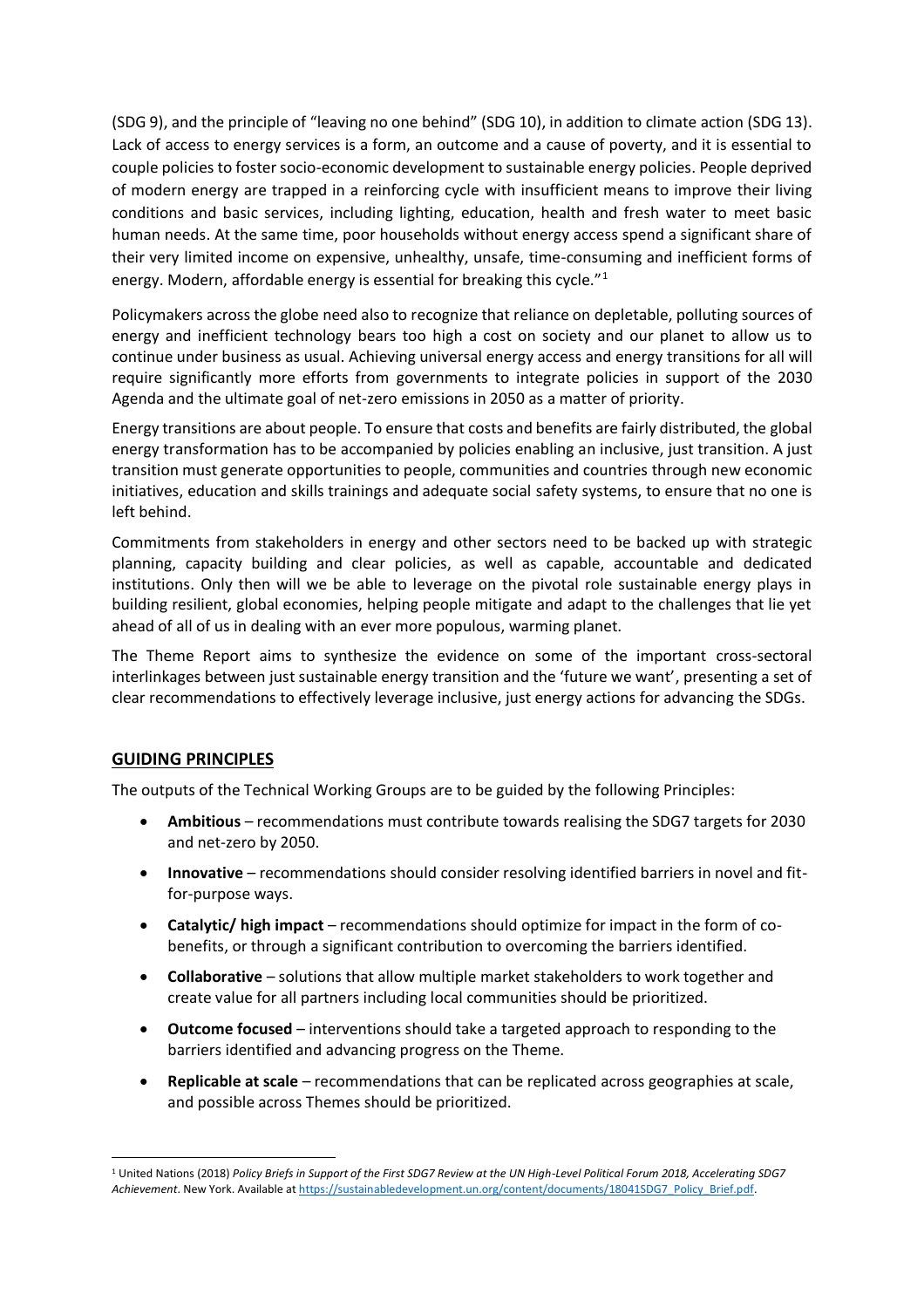## **KEY QUESTIONS**

Experts and participants will be asked to provide their insights and suggestions on the following guiding questions:

- 1. In your perspective, what would be the most important recommendations that this report should present? Could you provide one or two specific points?
- 2. Acknowledging how closely interlinked energy is to all SDGs, how would you suggest we discusssuch interlinkages, e.g. across all SDGs or focused on a select few? In your perspective, does the proposed outline (in annex) provide a useful starting point?
- 3. Given that there are currently no officially agreed indicators for measuring and tracking the impact of the interlinkages between the SDG7 and other related SDGs, what potential indicators would you suggest in this regard?
- 4. Do you have case examples/lessons-learnt to share that would highlight the energy-SDG interlinkages?

# **Timeframe**

| 25 Feb. 2021:  | First Meeting: Introduction & Concept Note including objectives,<br>deliverables, timeline.                            |
|----------------|------------------------------------------------------------------------------------------------------------------------|
| 10 March 2021: | Annotated outline sent to Members                                                                                      |
| 17 March 2021: | Comments on the annotated outline from Members due                                                                     |
| 6 April 2021:  | <b>First draft report sent to Members</b>                                                                              |
|                | Week of 12 April 2021: Second Meeting: First draft, with a draft Matrix of Actions.                                    |
|                | Week of 26 April 2021: Third Meeting: Cross-Technical Working Groups discussions to ensure<br>synergies and coherence. |
|                | Week of 17 May 2021: Forth Meeting: Final report endorsement and next steps, with the final<br>Martix of Actions.      |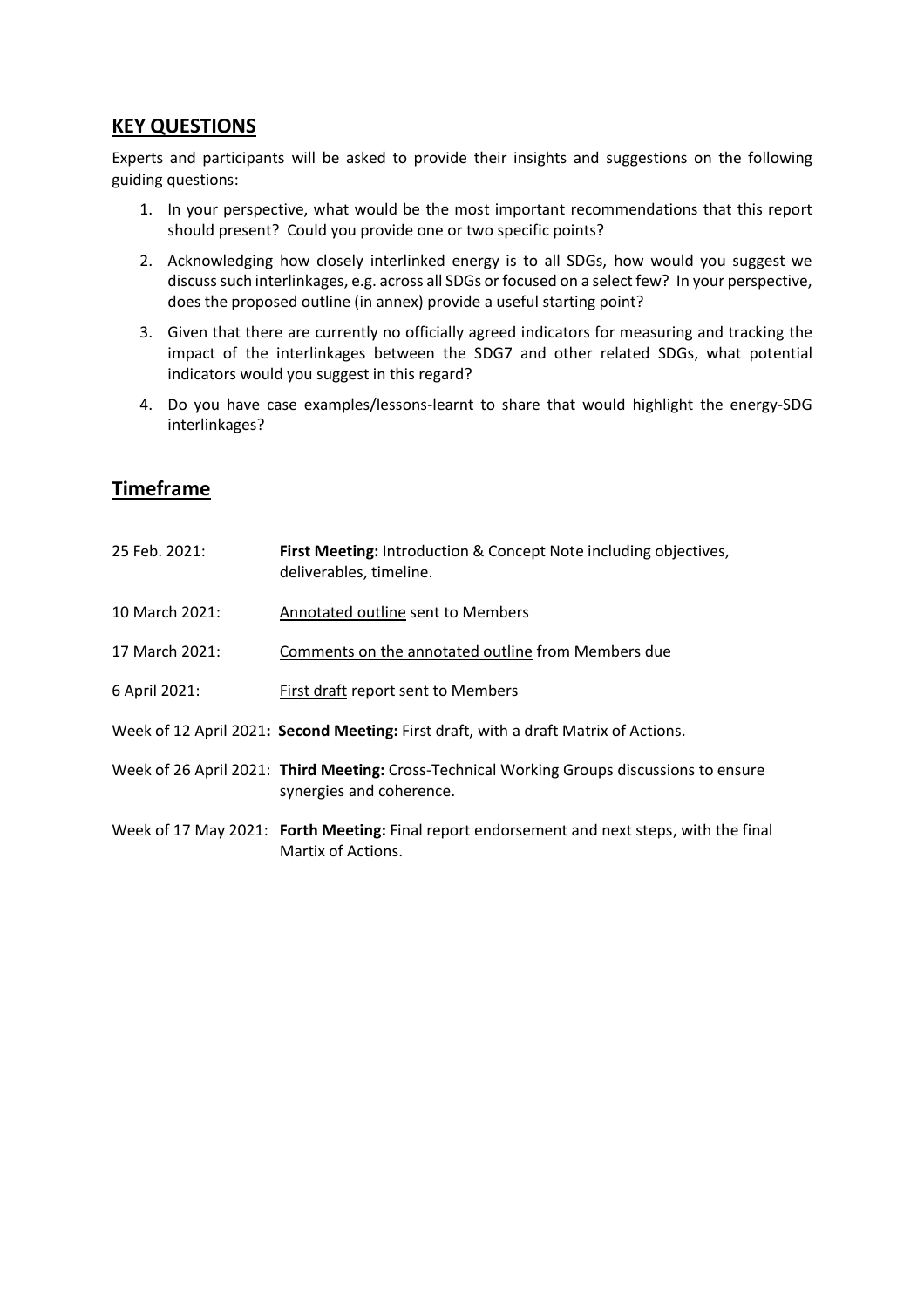## **Annex: Draft Outline for the Theme Report for TWG 3**

The Co-Leads of each thematic Technical Working Group, with inputs from all members of the group, will compile a Theme Report, of approximately 10,000 ~ 12,000 words, which provides **substantive recommendations with a plan of action for the Theme,** which, together with other Theme Reports, will contribute towards an action-oriented global roadmap towards the achievement of SDG 7 by 2030 and net-zero emissions by 2050**.** The report should be made succinctly and can be widely consumed by a non-technical audience. Each report must include the following components.

### **1) Goal**

*Present the overall goal and targets for Theme III, setting clear ambition in support of the 2030 Agenda, the Paris Agreement, the achievement of SDG 7 by 2030, and net-zero emissions by 2050. Approx. 1,000 words in total. While energy's interlinkages with all SDGs will be fully recognised upfront, it is proposed that a focus will be placed on energy's links with the following:* 

- a. Good health and wellbeing (SDG 3)
- b. Education and job creation (SDG 4 & 8)
- c. Gender equality and women empowerment (SDG5)
- d. Ending poverty and reduced inequalities (SDG 1 & 10)
- e. Responsible production and consumption (SDG 12)

## **2) Context**

*Introductory section with a state of the sector assessment, providing background and current landscape of Theme III, with a focus on energy's links with the following issues (Approx. 1,000 words in total):*

- a. Good health and wellbeing (SDG 3)
- b. Education and job creation (SDG 4 & 8)
- c. Gender equality and women empowerment (SDG5)
- d. Ending poverty and reduced inequalities (SDG 1 & 10)
- e. Responsible production and consumption (SDG 12)

## **3) Challenges**

*Identification of critical barriers to progress in Theme III. These may be categorised, e.g., as political, policy and regulatory, financial, market design, and/or behavioural, and levels of urgency can be attached to each barrier, with due consideration to the different circumstances of countries and regions. Approx. 2,000 words in total.*

### **4) Recommendations/Plan of Action**

*A proposed menu of ambitious and concrete solutions and policy options that will contribute towards a global roadmap towards the achievement of SDG 7 by 2030 and net-zero emissions by 2050; and respond to the challenges identified in Section (3), taking into account unique and diverse challenges faced across counties/regions, with a focus on energy's links with the following issues. Provision of concrete examples of transformational action, including where possible implementation details and potential co-benefits. Approx. 5,000-6,000 words in total.*

- a. Good health and wellbeing (SDG 3)
- b. Education and job creation (SDG 4 & 8)
- c. Gender equality and women empowerment (SDG5)
- d. Ending poverty and reduced inequalities (SDG 1 & 10)
- e. Responsible production and consumption (SDG 12)